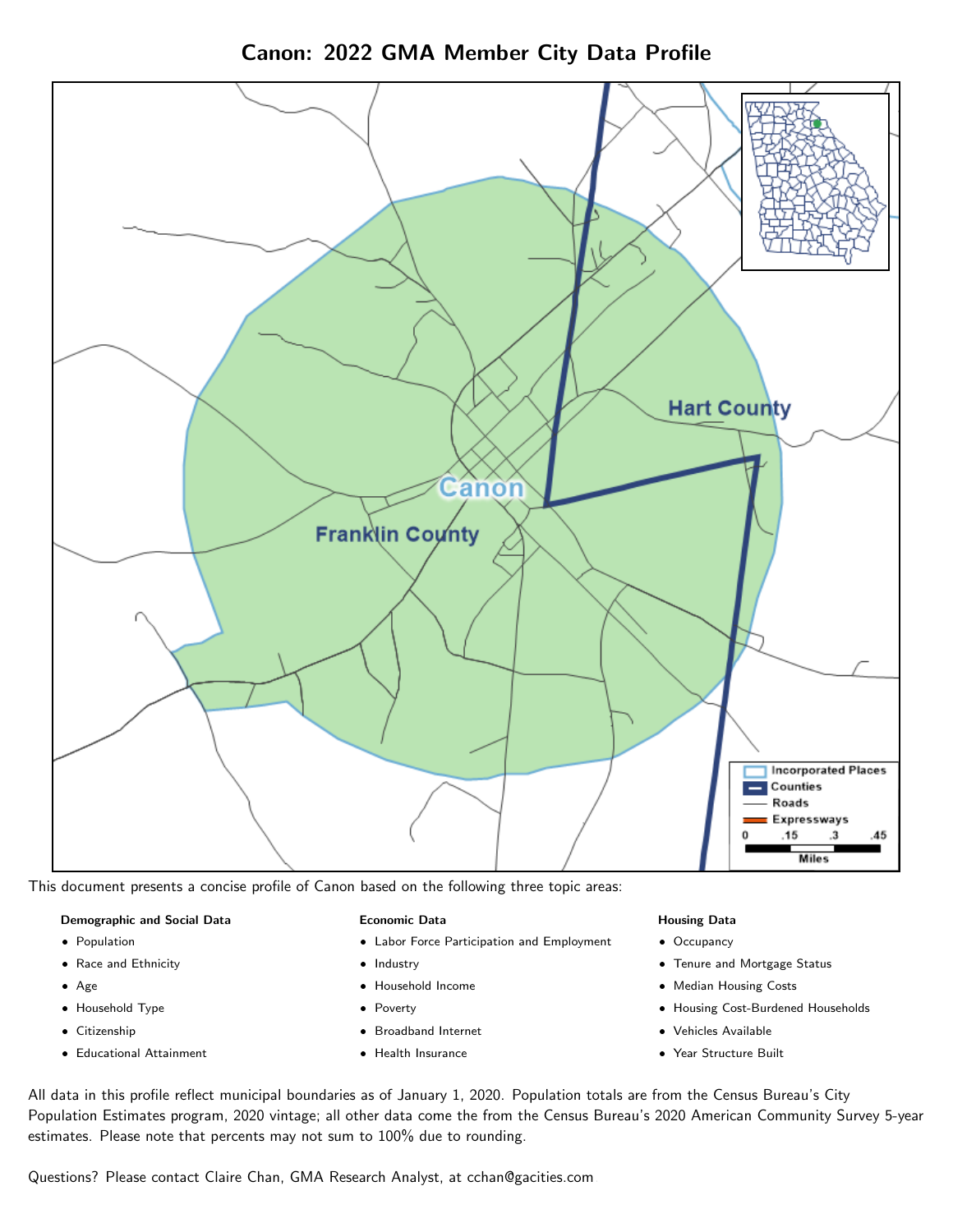## Canon: Demographic and Social





0% 2% 4% 6% 8% 10% 12% 14% 14% 12% 10% 8% 6% 4% 2%

## **Citizenship**



Source: American Community Survey, 2020 5-year estimates, table B05002 Source: American Community Survey, 2020 5-year estimates, table B15002

## Race and Ethnicity



Source: U.S. Census Bureau, City Population Estimates, 2020 vintage Source: American Community Survey, 2020 5-year estimates, table B03002

## Household Type



Source: American Community Survey, 2020 5-year estimates, table B01001 Source: American Community Survey, 2020 5-year estimates, table B11001

## Educational Attainment



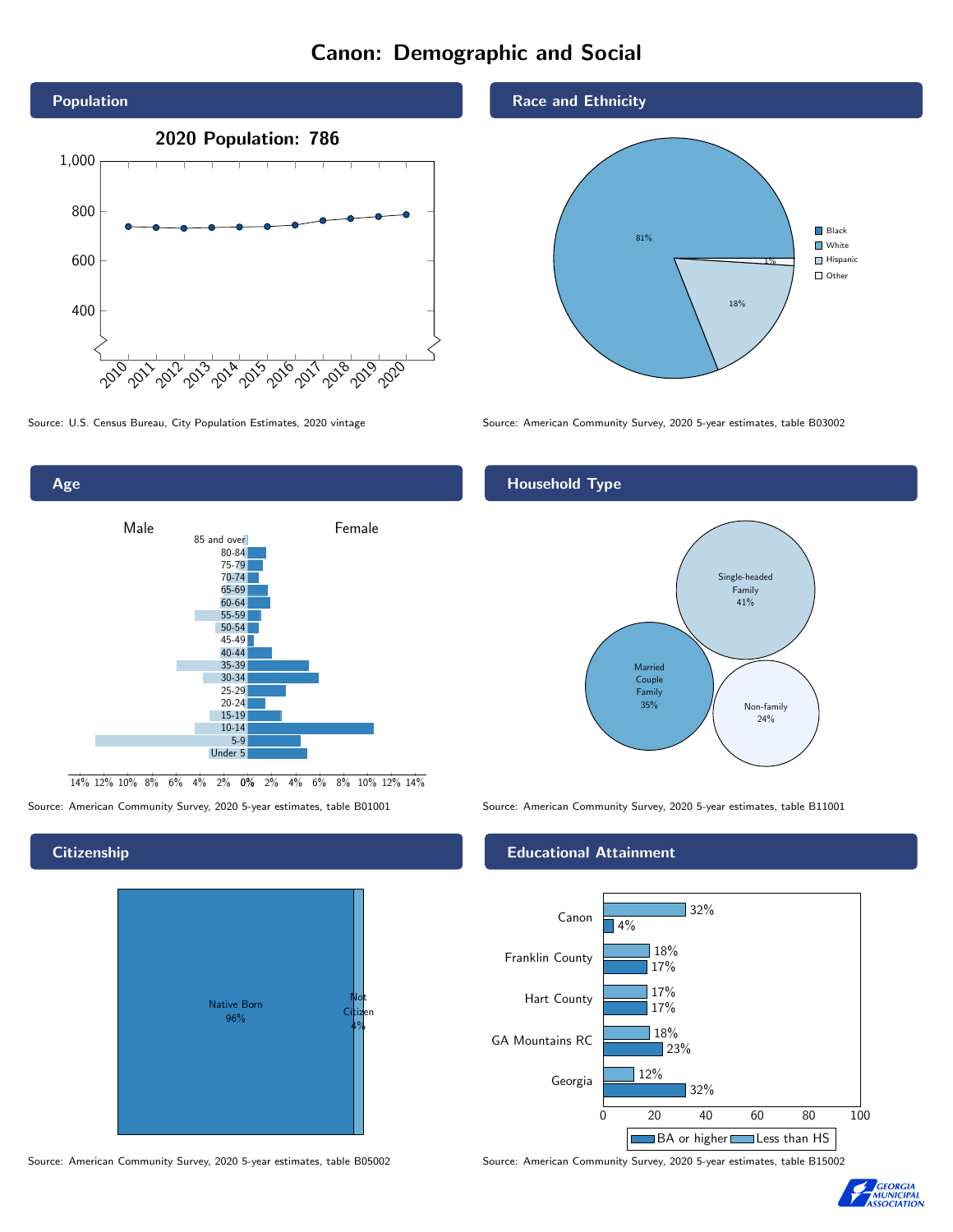## Canon: Economic



Source: American Community Survey, 2020 5-year estimates, table B23001 Note: Unemployment rate is based upon the civilian labor force.

## Industry

| Agriculture, forestry, fishing and hunting, and mining      | 16%   |
|-------------------------------------------------------------|-------|
| Construction                                                | 8%    |
| Manufacturing                                               | 18%   |
| <b>Wholesale Trade</b>                                      | 2%    |
| Retail Trade                                                | 15%   |
| Transportation and warehousing, and utilities               | 6%    |
| Information                                                 | $0\%$ |
| Finance and insurance, real estate, rental, leasing         | 5%    |
| Professional, scientific, mgt, administrative, waste mgt    | 7%    |
| Educational services, and health care and social assistance | 11%   |
| Arts, entertainment, recreation, accommodation, food        | $1\%$ |
| service                                                     |       |
| Other services, except public administration                | 11%   |
| Public administration                                       | $1\%$ |

Source: American Community Survey, 2020 5-year estimates, table C24030



Source: American Community Survey, 2020 5-year estimates, tables B19013 and B19025 Source: American Community Survey, 2020 5-year estimates, table B17010

Broadband Internet No 39% Yes 61%

Source: American Community Survey, 2020 5-year estimates, table B28002 Source: American Community Survey, 2020 5-year estimates, table B18135

Poverty



## Health Insurance